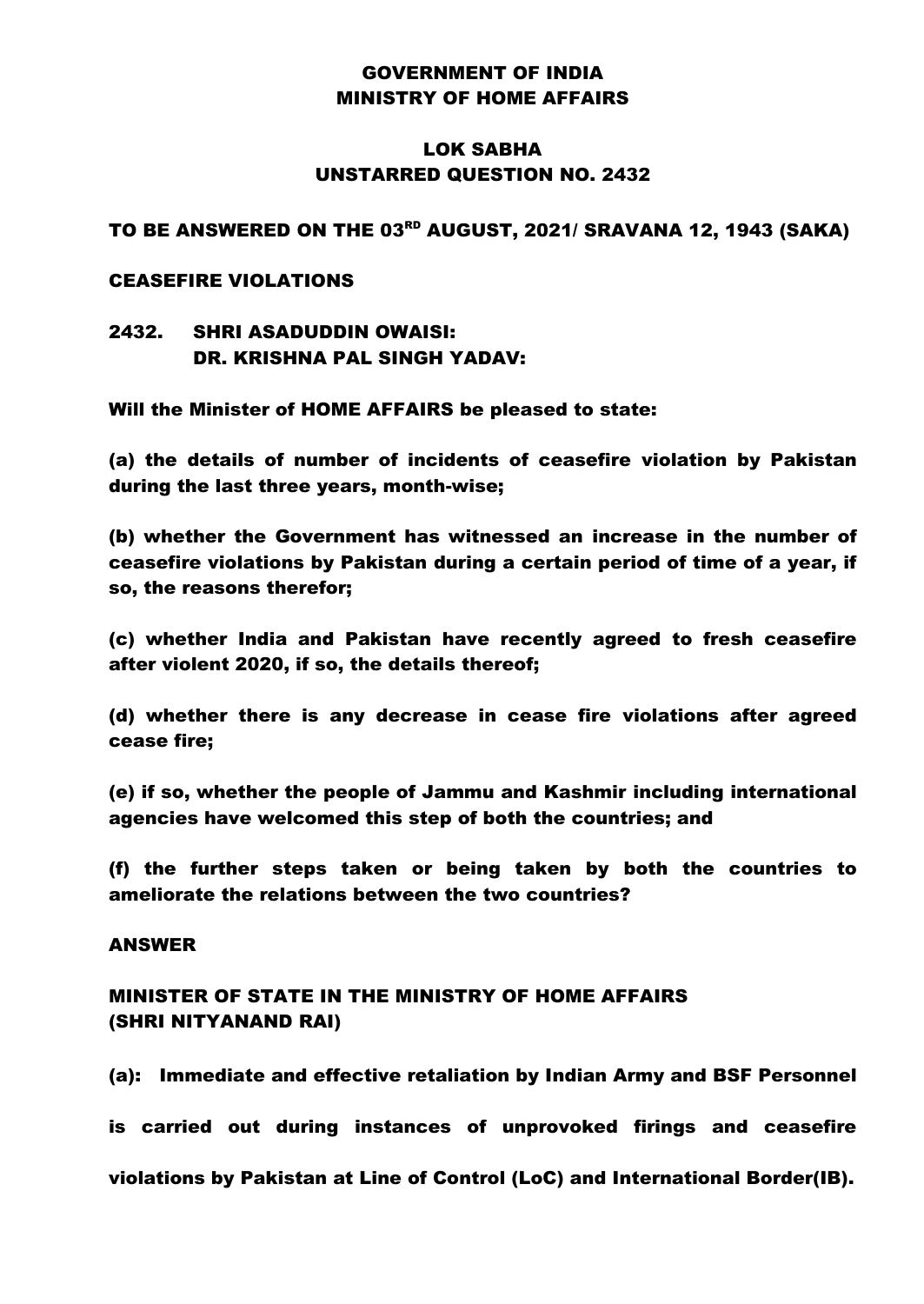The details of number of incidents of Ceasefire Violation/Cross Border Firing in Jammu and Kashmir by Pakistan during the last three years, month-wise is as under:-

| SI.No. | <b>Month-Wise</b> | <b>incidents</b><br><b>Number</b><br>of<br>of<br><b>Ceasefire</b><br>Violation/Cross Border Firing in Jammu and<br><b>Kashmir by Pakistan</b> |      |      |                     |  |
|--------|-------------------|-----------------------------------------------------------------------------------------------------------------------------------------------|------|------|---------------------|--|
|        |                   | 2018                                                                                                                                          | 2019 | 2020 | 2021 (upto<br>June) |  |
| 1.     | <b>January</b>    | 408                                                                                                                                           | 216  | 394  | 380                 |  |
| 2.     | <b>February</b>   | 225                                                                                                                                           | 251  | 389  | 278                 |  |
| 3.     | <b>March</b>      | 203                                                                                                                                           | 275  | 454  | $\mathbf 0$         |  |
| 4.     | <b>April</b>      | 177                                                                                                                                           | 240  | 412  | 1                   |  |
| 5.     | <b>May</b>        | 351                                                                                                                                           | 238  | 398  | 3                   |  |
| 6.     | June              | 58                                                                                                                                            | 190  | 423  | $\mathbf{2}$        |  |
| 7.     | July              | 13                                                                                                                                            | 314  | 482  |                     |  |
| 8.     | <b>August</b>     | 44                                                                                                                                            | 323  | 434  |                     |  |
| 9.     | <b>September</b>  | 112                                                                                                                                           | 308  | 436  |                     |  |
| 10.    | <b>October</b>    | 183                                                                                                                                           | 398  | 459  |                     |  |
| 11.    | <b>November</b>   | 188                                                                                                                                           | 333  | 437  |                     |  |
| 12.    | <b>December</b>   | 178                                                                                                                                           | 393  | 415  |                     |  |
|        | Total             | 2140                                                                                                                                          | 3479 | 5133 | 664                 |  |

(b): As per data available, no such trend is observed during a certain period of a particular year.

(c): Following scheduled talks between the Directors General of Military Operations of India and Pakistan over hotline, a Joint Statement was issued on 25.02.2021, in which both India and Pakistan agreed to the strict observance of all agreements, understandings and cease fire along the Line of Control and all other sectors with effect from the midnight of 24/25 February, 2021.